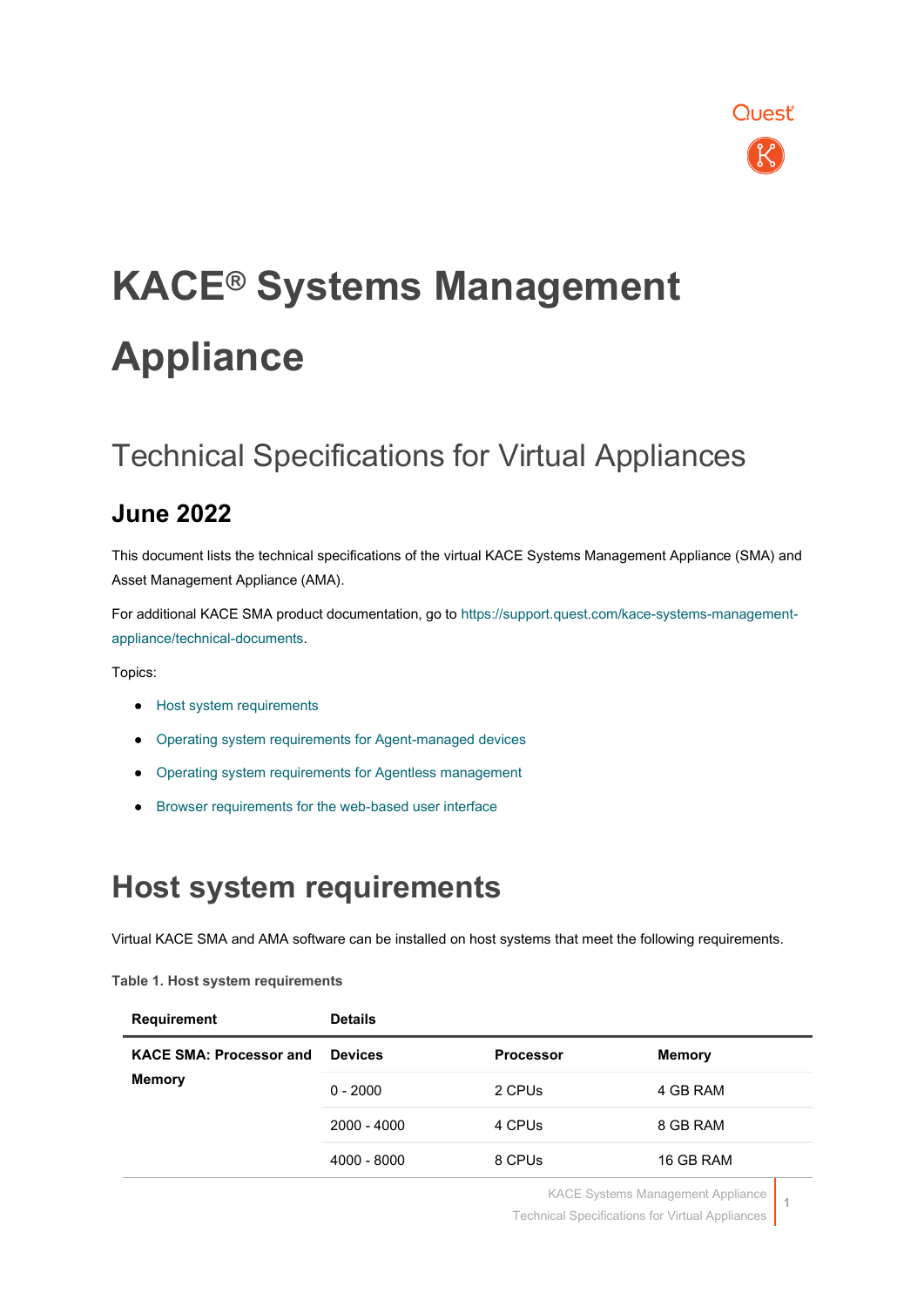|                                              | 8000 - 16000                         | 16 CPUs                                                                                                                                                                                                                                                                          | 32 GB RAM     |
|----------------------------------------------|--------------------------------------|----------------------------------------------------------------------------------------------------------------------------------------------------------------------------------------------------------------------------------------------------------------------------------|---------------|
|                                              | 16000 - 32000                        | 32 CPUs                                                                                                                                                                                                                                                                          | 64 GB RAM     |
|                                              | 32000 - 50000                        | 64 CPUs                                                                                                                                                                                                                                                                          | 128 GB RAM    |
|                                              | 1<br>resources.                      | NOTE: These are just minimum resource requirements for a simple<br>configuration. Any changes that typically increase the use of system<br>resources, such as complex Smart Labels, non-default check-in<br>schedules, changes to history logging, and so on, require additional |               |
| <b>KACE SMA: Network</b>                     | <b>Devices</b>                       | <b>Network Interface Card</b>                                                                                                                                                                                                                                                    |               |
| <b>Interface</b>                             | $0 - 8000$                           | 1 GB Ethernet Port                                                                                                                                                                                                                                                               |               |
|                                              | $8000 +$                             | 10 GB Ethernet Port                                                                                                                                                                                                                                                              |               |
| <b>KACE AMA: Processor</b>                   | <b>Devices</b>                       | <b>Processor</b>                                                                                                                                                                                                                                                                 | <b>Memory</b> |
| and Memory                                   | $0 - 2500$                           | 2 CPUs                                                                                                                                                                                                                                                                           | 4 GB RAM      |
|                                              | 2500 - 5000                          | 4 CPUs                                                                                                                                                                                                                                                                           | 8 GB RAM      |
|                                              | 5000 - 10000                         | 8 CPUs                                                                                                                                                                                                                                                                           | 16 GB RAM     |
|                                              | 10000 - 25000                        | 16 CPUs                                                                                                                                                                                                                                                                          | 32 GB RAM     |
|                                              | 25000 - 50000                        | 24 CPUs                                                                                                                                                                                                                                                                          | 64 GB RAM     |
| <b>KACE AMA: Network</b>                     |                                      | <b>Network Interface Card</b>                                                                                                                                                                                                                                                    |               |
|                                              | <b>Devices</b>                       |                                                                                                                                                                                                                                                                                  |               |
| <b>Interface</b>                             | $0 - 10000$                          | 1 GB Ethernet Port                                                                                                                                                                                                                                                               |               |
|                                              | 10000 +                              | 10 GB Ethernet Port                                                                                                                                                                                                                                                              |               |
|                                              | i<br>resources.                      | NOTE: These are just minimum resource requirements for a simple<br>configuration. Any changes that typically increase the use of system<br>resources, such as complex Smart Labels, non-default check-in<br>schedules, changes to history logging, and so on, require additional |               |
| <b>Available Disk Space</b>                  | <b>Small Installations</b>           | <b>Large Installations</b>                                                                                                                                                                                                                                                       |               |
|                                              | 1 TB                                 | 3 TB                                                                                                                                                                                                                                                                             |               |
| Media                                        | <b>DVD</b>                           |                                                                                                                                                                                                                                                                                  |               |
| <b>Server and Operating</b><br><b>System</b> | 64-bit                               |                                                                                                                                                                                                                                                                                  |               |
| Virtualization                               | <b>For VMware installations:</b>     |                                                                                                                                                                                                                                                                                  |               |
| <b>Infrastructure</b>                        | VMware ESX/ESXi 6.7 or later         |                                                                                                                                                                                                                                                                                  |               |
| <b>Requirements</b>                          | Open Virtualization Format (OVF) 1.0 |                                                                                                                                                                                                                                                                                  |               |
|                                              | i                                    | NOTE: To better understand the requirements for Amazon Web Services<br>in cloud-based solutions, visit https://support.quest.com/kb/261998.                                                                                                                                      |               |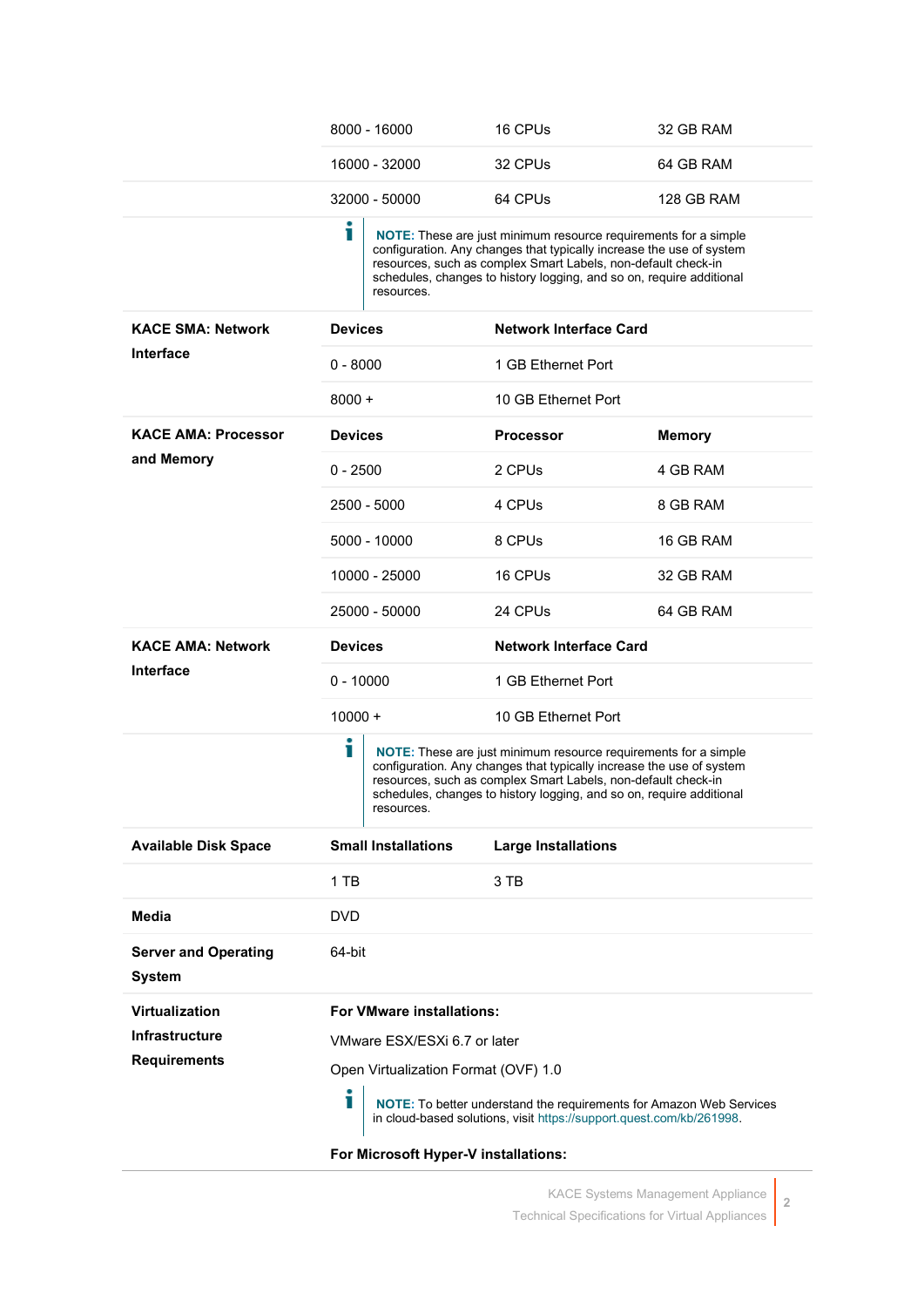## <span id="page-2-0"></span>**Operating system requirements for Agentmanaged devices**

The KACE Agent is an application that can be installed on devices to enable device management through the virtual appliance. The Agent can be installed on devices that meet the following operating system requirements. For additional specifications, see the operating system vendor's documentation. The appliance imposes no additional requirements, and supports 32-bit and 64-bit architectures where applicable.

| <b>Operating system</b>      | <b>Details</b>                                                                                  |
|------------------------------|-------------------------------------------------------------------------------------------------|
| Windows®                     |                                                                                                 |
| Windows 11 IoT               | Enterprise<br>21H <sub>2</sub>                                                                  |
| Windows 11                   | Professional, Enterprise<br>21H <sub>2</sub>                                                    |
| Windows 10 IoT               | Enterprise<br>1809                                                                              |
| Windows 10                   | Professional, Enterprise<br>1607, 1703, 1709, 1803, 1809, 1903, 1909, 2004,<br>20H2, 21H1, 21H2 |
| Windows 8, 8.1               | Professional, Enterprise                                                                        |
| Windows 7                    | Professional, Enterprise, Ultimate                                                              |
| Windows Server 2022          |                                                                                                 |
| Windows Server 2019, 2016    | Essentials, Standard, Datacenter                                                                |
| Windows Server 2012, 2012 R2 | Foundation, Essentials, Standard, Datacenter                                                    |
| Windows Server 2008 R2       | Foundation, Essentials, Standard, Datacenter                                                    |
| Mac@                         |                                                                                                 |

<span id="page-2-1"></span>**Table 2. Operating system requirements**

### macOS® 10.14, 10.15, 11.0, 12.0, 12.3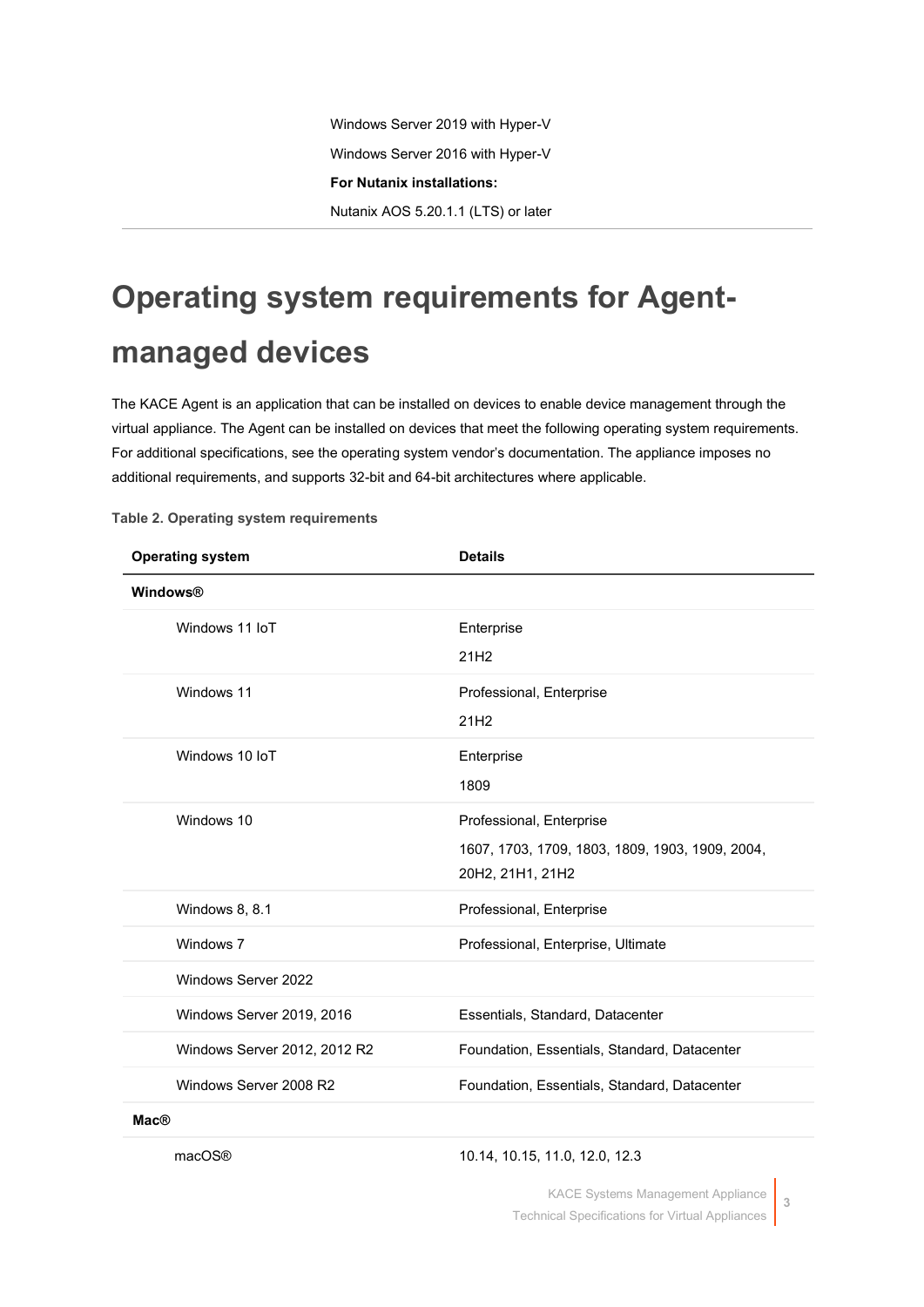### **Linux®**

| Linux Red Hat® Linux AS and ES           | $7.4 - 8.x$<br>64-bit architecture only                                                                             |
|------------------------------------------|---------------------------------------------------------------------------------------------------------------------|
| <b>Ubuntu®</b>                           | 18.04, 20.4<br>64-bit architecture only                                                                             |
| <b>SUSE® Linux Enterprise Server</b>     | 12, 15<br>64-bit architecture only                                                                                  |
| Raspbian Linux (on Raspberry Pi devices) | Debian versions:<br>8 (Jessie), 9 (Stretch), running on Raspberry Pi 3<br>10 (Buster), running on Raspberry Pi 3, 4 |
| CentOS™                                  | $7.4 - 8$<br>64-bit architecture only                                                                               |

i **NOTE:** KACE SMA includes installers for the above Linux operating systems, as well as generic versions. Only the listed Linux versions are supported. Any attempts to install and run the generic version of the KACE Agent on an unsupported Linux OS can lead to unpredictable results. You can only do so at your own risk.

# **Operating system requirements for Agentless**

### **management**

Agentless management enables you to inventory devices without using the KACE SMA Agent. Agentless management can be enabled for devices that have the following operating systems:

- <span id="page-3-0"></span>• CentOS™
- Chrome™ OS
- Debian®
- Fedora®
- FreeBSD®
- Mac OS X
- Oracle® Enterprise Linux
- Raspbian Linux (on Raspberry Pi devices)
- Red Hat
- SUSE
- Solaris®
- Ubuntu
- Windows
- Windows Server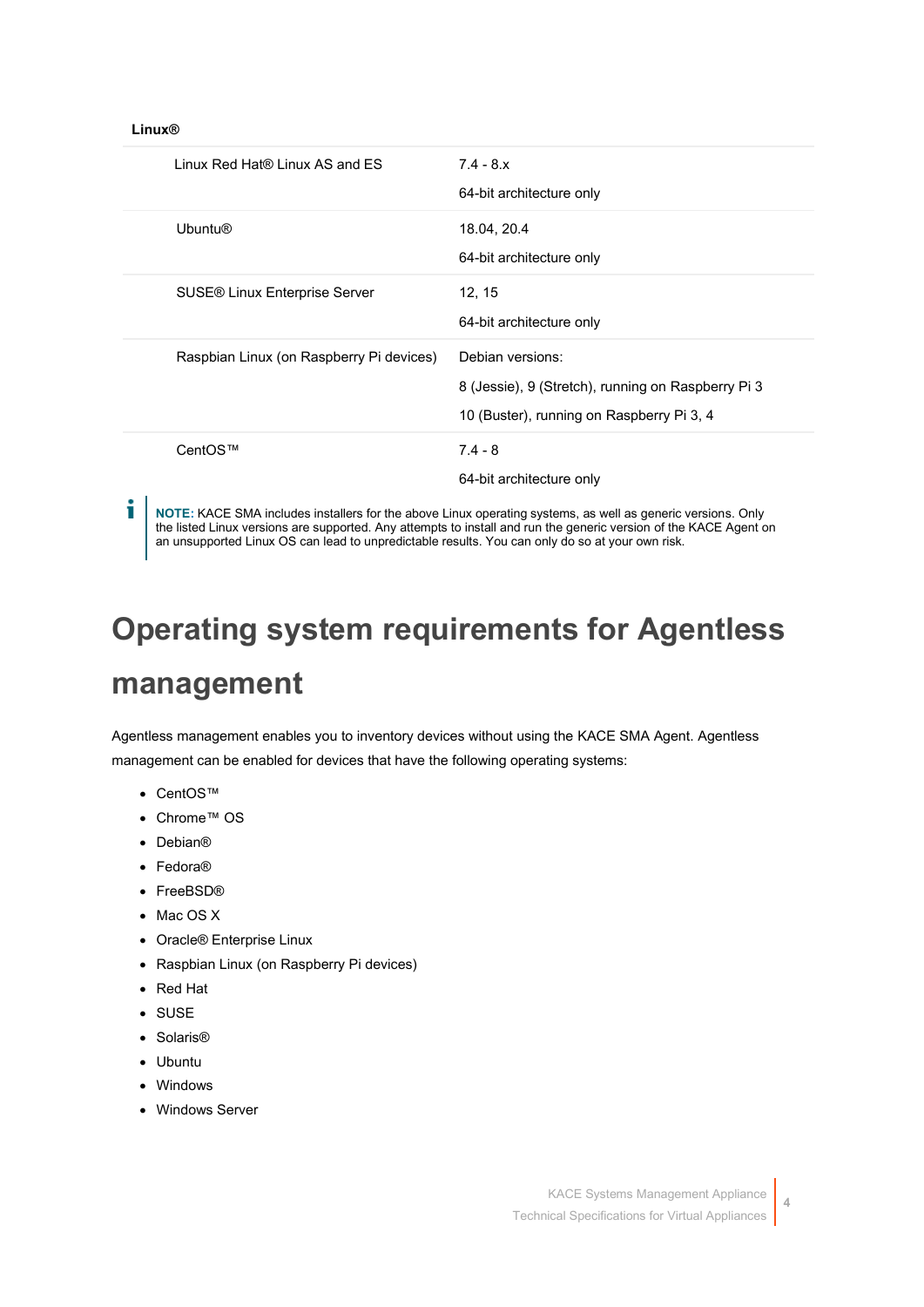## **Browser requirements for the web-based user interface**

To access the KACE SMA Administrator Console and User Console web-based user interfaces, use a monitor with a screen resolution of at least 1280 pixels by 800 pixels and one of the following web browser applications.

**Table 3. Browser requirements for the web-based user interface**

| <b>Browser</b>       | <b>Details</b> |
|----------------------|----------------|
| Microsoft Edge™      | 40.x or later  |
| Firefox <sup>®</sup> | 63.x or later  |
| Safari <sup>®</sup>  | 10.0 or later  |
| Chrome™              | 71.0 or later  |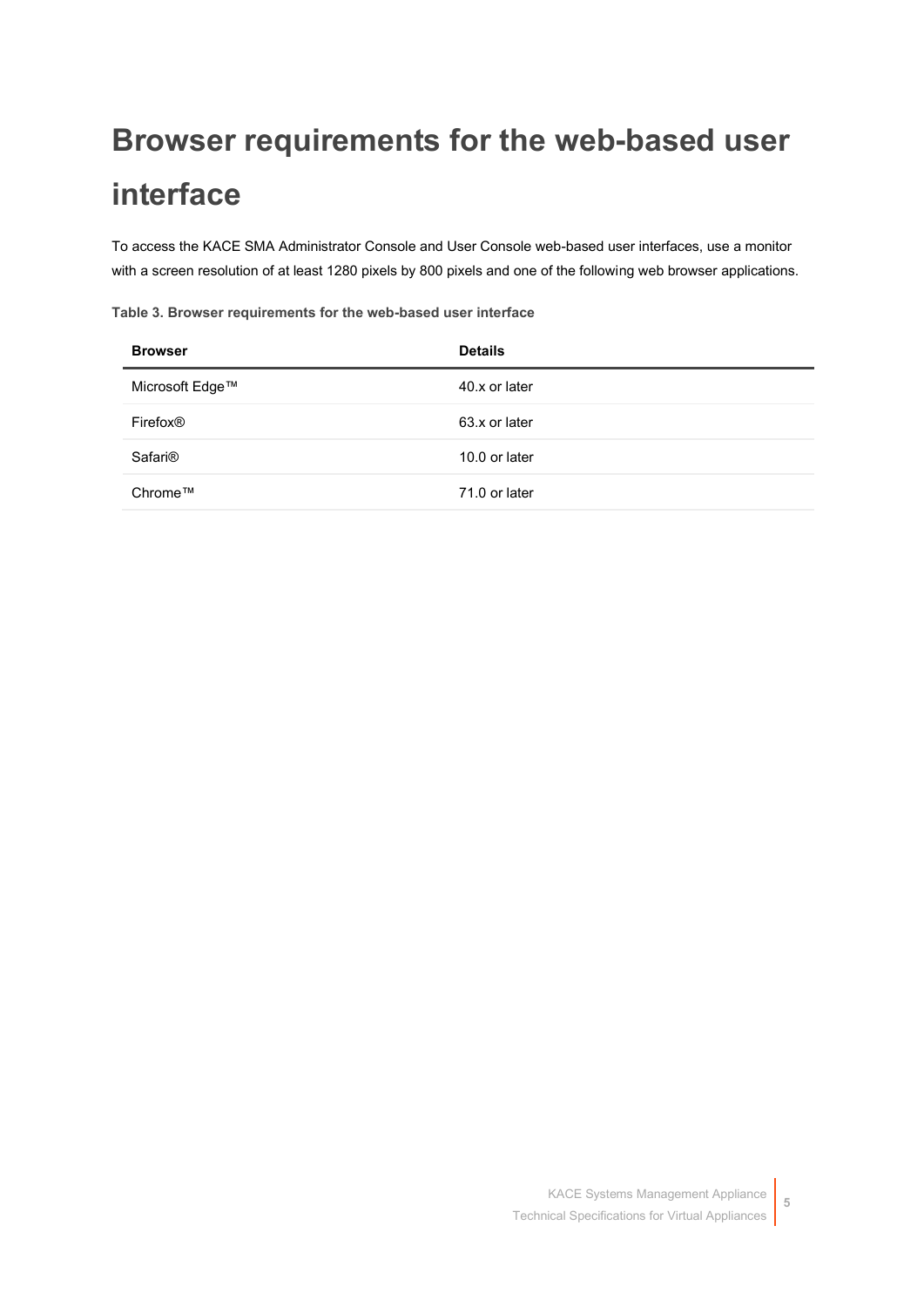## **About us**

Quest creates software solutions that make the benefits of new technology real in an increasingly complex IT landscape. From database and systems management, to Active Directory and Office 365 management, and cyber security resilience, Quest helps customers solve their next IT challenge now. Around the globe, more than 130,000 companies and 95% of the Fortune 500 count on Quest to deliver proactive management and monitoring for the next enterprise initiative, find the next solution for complex Microsoft challenges and stay ahead of the next threat. Quest Software. Where next meets now. For more information, visit [www.quest.com.](https://www.quest.com/company/contact-us.aspx)

## **Technical support resources**

Technical support is available to Quest customers with a valid maintenance contract and customers who have trial versions. You can access the Quest Support Portal at [https://support.quest.com.](https://support.quest.com/)

The Support Portal provides self-help tools you can use to solve problems quickly and independently, 24 hours a day, 365 days a year. The Support Portal enables you to:

- Submit and manage a Service Request
- View Knowledge Base articles
- Sign up for product notifications
- Download software and technical documentation
- View how-to-videos
- Engage in community discussions
- Chat with support engineers online
- View services to assist you with your product.